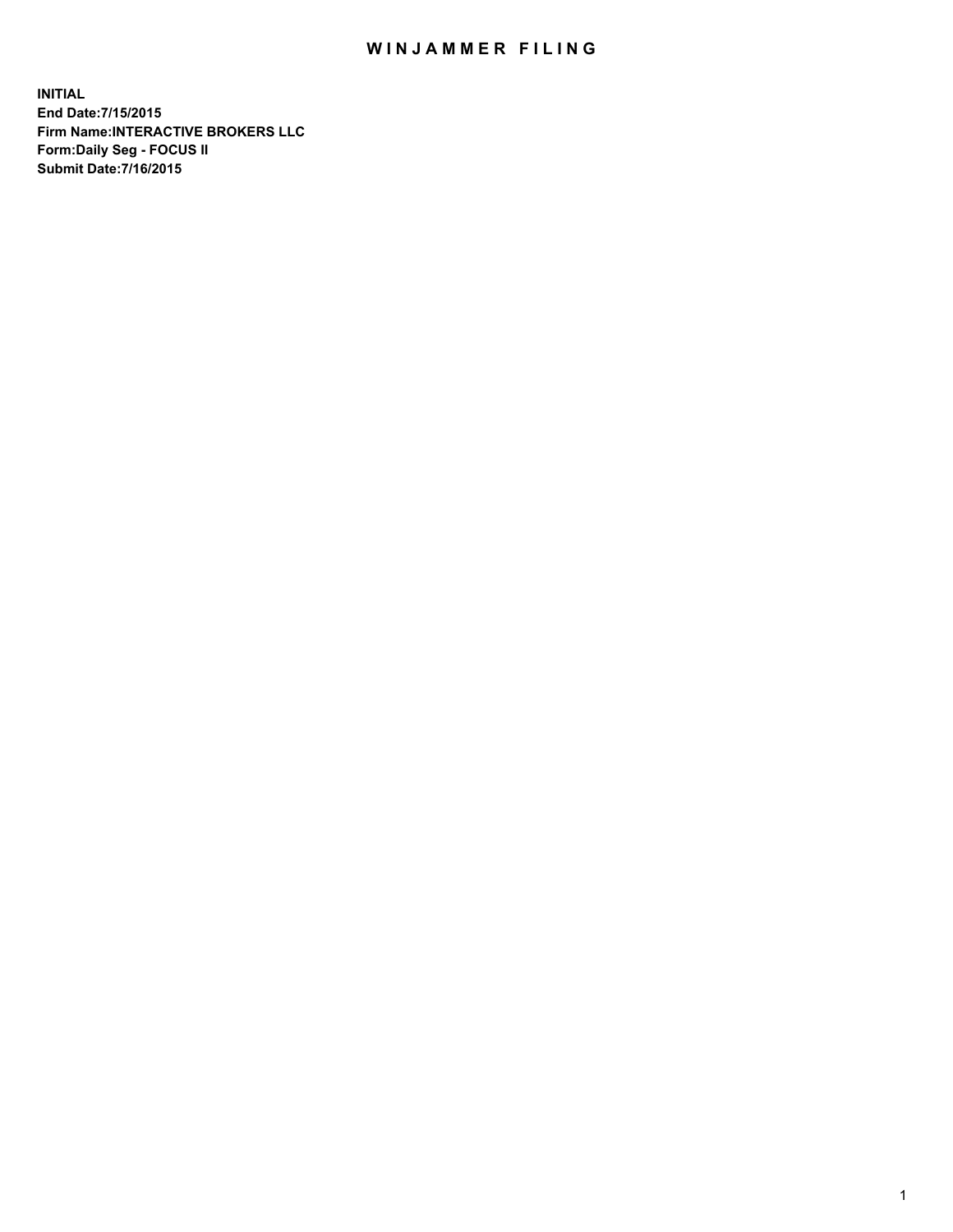## **INITIAL End Date:7/15/2015 Firm Name:INTERACTIVE BROKERS LLC Form:Daily Seg - FOCUS II Submit Date:7/16/2015 Daily Segregation - Cover Page**

| Name of Company<br><b>Contact Name</b><br><b>Contact Phone Number</b><br><b>Contact Email Address</b>                                                                                                                                                                                                                          | <b>INTERACTIVE BROKERS LLC</b><br><b>Michael Ellman</b><br>203-422-8926<br>mellman@interactivebrokers.co<br>$m$ |
|--------------------------------------------------------------------------------------------------------------------------------------------------------------------------------------------------------------------------------------------------------------------------------------------------------------------------------|-----------------------------------------------------------------------------------------------------------------|
| FCM's Customer Segregated Funds Residual Interest Target (choose one):<br>a. Minimum dollar amount: ; or<br>b. Minimum percentage of customer segregated funds required:% ; or<br>c. Dollar amount range between: and; or<br>d. Percentage range of customer segregated funds required between: % and %.                       | $\overline{\mathbf{0}}$<br>0<br>155,000,000 245,000,000<br>00                                                   |
| FCM's Customer Secured Amount Funds Residual Interest Target (choose one):<br>a. Minimum dollar amount: ; or<br>b. Minimum percentage of customer secured funds required:%; or<br>c. Dollar amount range between: and; or<br>d. Percentage range of customer secured funds required between: % and %.                          | $\overline{\mathbf{0}}$<br>0<br>80,000,000 120,000,000<br>0 <sub>0</sub>                                        |
| FCM's Cleared Swaps Customer Collateral Residual Interest Target (choose one):<br>a. Minimum dollar amount: ; or<br>b. Minimum percentage of cleared swaps customer collateral required:% ; or<br>c. Dollar amount range between: and; or<br>d. Percentage range of cleared swaps customer collateral required between:% and%. | $\overline{\mathbf{0}}$<br>$\underline{\mathbf{0}}$<br>0 <sub>0</sub><br>0 <sub>0</sub>                         |

Attach supporting documents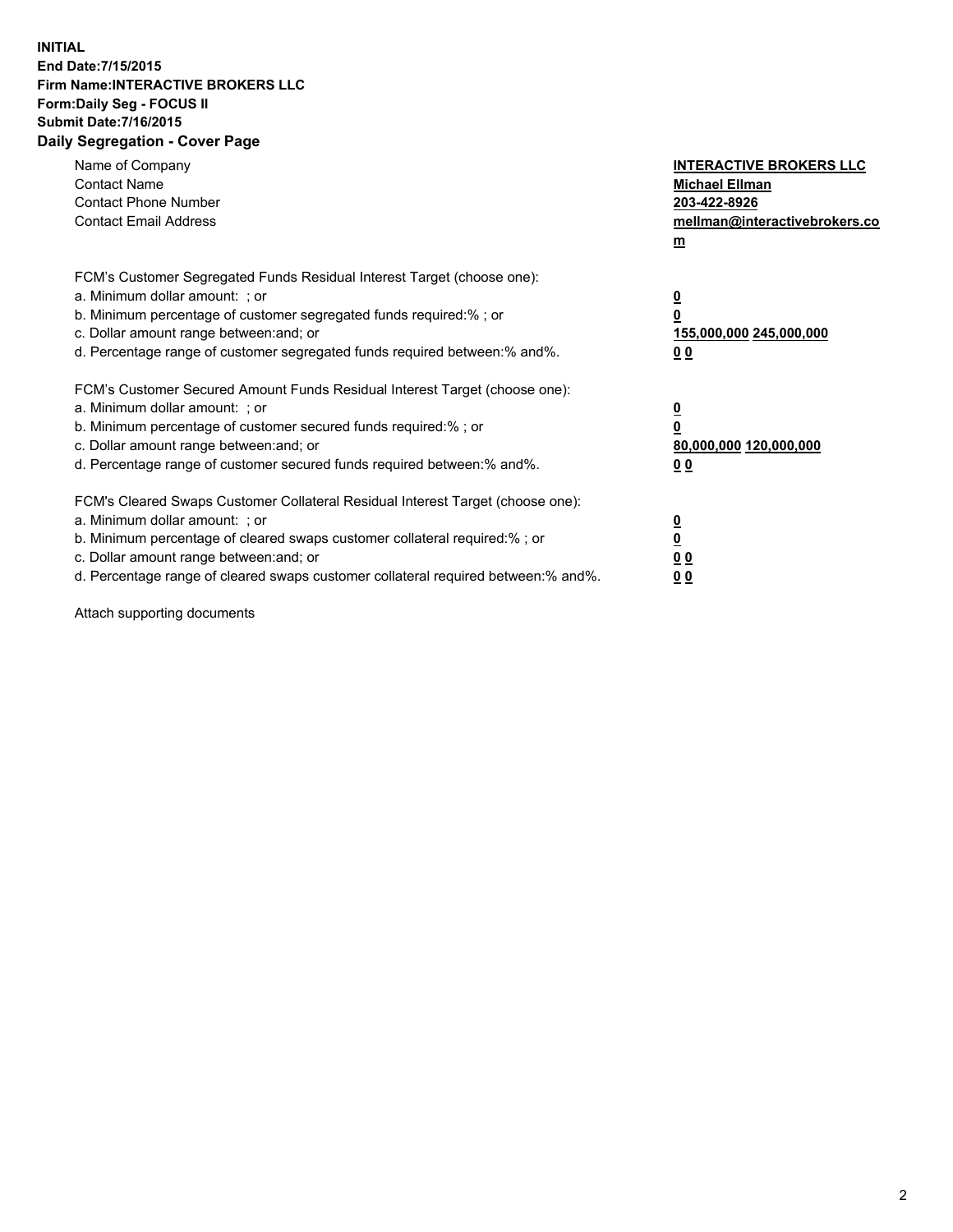## **INITIAL End Date:7/15/2015 Firm Name:INTERACTIVE BROKERS LLC Form:Daily Seg - FOCUS II Submit Date:7/16/2015 Daily Segregation - Secured Amounts**

|     | Daily Jegiegation - Jeculed Aniounts                                                                       |                                   |
|-----|------------------------------------------------------------------------------------------------------------|-----------------------------------|
|     | Foreign Futures and Foreign Options Secured Amounts                                                        |                                   |
|     | Amount required to be set aside pursuant to law, rule or regulation of a foreign                           | $0$ [7305]                        |
|     | government or a rule of a self-regulatory organization authorized thereunder                               |                                   |
| 1.  | Net ledger balance - Foreign Futures and Foreign Option Trading - All Customers                            |                                   |
|     | A. Cash                                                                                                    | 420,186,692 [7315]                |
|     | B. Securities (at market)                                                                                  | $0$ [7317]                        |
| 2.  | Net unrealized profit (loss) in open futures contracts traded on a foreign board of trade                  | 28,372,667 [7325]                 |
| 3.  | Exchange traded options                                                                                    |                                   |
|     | a. Market value of open option contracts purchased on a foreign board of trade                             | 40,874 [7335]                     |
|     | b. Market value of open contracts granted (sold) on a foreign board of trade                               | -85,508 [7337]                    |
| 4.  | Net equity (deficit) (add lines 1.2. and 3.)                                                               | 448,514,725 [7345]                |
| 5.  | Account liquidating to a deficit and account with a debit balances - gross amount                          | 106,005 [7351]                    |
|     | Less: amount offset by customer owned securities                                                           | 0 [7352] 106,005 [7354]           |
| 6.  | Amount required to be set aside as the secured amount - Net Liquidating Equity                             | 448,620,730 [7355]                |
|     | Method (add lines 4 and 5)                                                                                 |                                   |
| 7.  | Greater of amount required to be set aside pursuant to foreign jurisdiction (above) or line                | 448,620,730 [7360]                |
|     | 6.                                                                                                         |                                   |
|     | FUNDS DEPOSITED IN SEPARATE REGULATION 30.7 ACCOUNTS                                                       |                                   |
| 1.  | Cash in banks                                                                                              |                                   |
|     | A. Banks located in the United States                                                                      | <b>584</b> [7500]                 |
|     | B. Other banks qualified under Regulation 30.7                                                             | 0 [7520] 584 [7530]               |
| 2.  | Securities                                                                                                 |                                   |
|     | A. In safekeeping with banks located in the United States                                                  | 468,665,311 [7540]                |
|     | B. In safekeeping with other banks qualified under Regulation 30.7                                         | 0 [7560] 468,665,311 [7570]       |
| 3.  | Equities with registered futures commission merchants                                                      |                                   |
|     | A. Cash                                                                                                    | $0$ [7580]                        |
|     | <b>B.</b> Securities                                                                                       | $0$ [7590]                        |
|     | C. Unrealized gain (loss) on open futures contracts                                                        | $0$ [7600]                        |
|     | D. Value of long option contracts                                                                          | $0$ [7610]                        |
|     | E. Value of short option contracts                                                                         | 0 [7615] 0 [7620]                 |
| 4.  | Amounts held by clearing organizations of foreign boards of trade                                          |                                   |
|     | A. Cash                                                                                                    | $0$ [7640]                        |
|     | <b>B.</b> Securities                                                                                       | $0$ [7650]                        |
|     | C. Amount due to (from) clearing organization - daily variation                                            | $0$ [7660]                        |
|     | D. Value of long option contracts                                                                          | $0$ [7670]                        |
|     | E. Value of short option contracts                                                                         | 0 [7675] 0 [7680]                 |
| 5.  | Amounts held by members of foreign boards of trade                                                         |                                   |
|     | A. Cash                                                                                                    | 115,317,419 [7700]                |
|     | <b>B.</b> Securities                                                                                       | $0$ [7710]                        |
|     | C. Unrealized gain (loss) on open futures contracts                                                        | 14,618,404 [7720]                 |
|     | D. Value of long option contracts                                                                          | 40,882 [7730]                     |
|     | E. Value of short option contracts                                                                         | -85,508 [7735] 129,891,197 [7740] |
| 6.  | Amounts with other depositories designated by a foreign board of trade                                     | $0$ [7760]                        |
| 7.  | Segregated funds on hand                                                                                   | $0$ [7765]                        |
| 8.  | Total funds in separate section 30.7 accounts                                                              | 598,557,092 [7770]                |
| 9.  | Excess (deficiency) Set Aside for Secured Amount (subtract line 7 Secured Statement<br>Page 1 from Line 8) | 149,936,362 [7380]                |
| 10. | Management Target Amount for Excess funds in separate section 30.7 accounts                                | 80,000,000 [7780]                 |
| 11. | Excess (deficiency) funds in separate 30.7 accounts over (under) Management Target                         | 69,936,362 [7785]                 |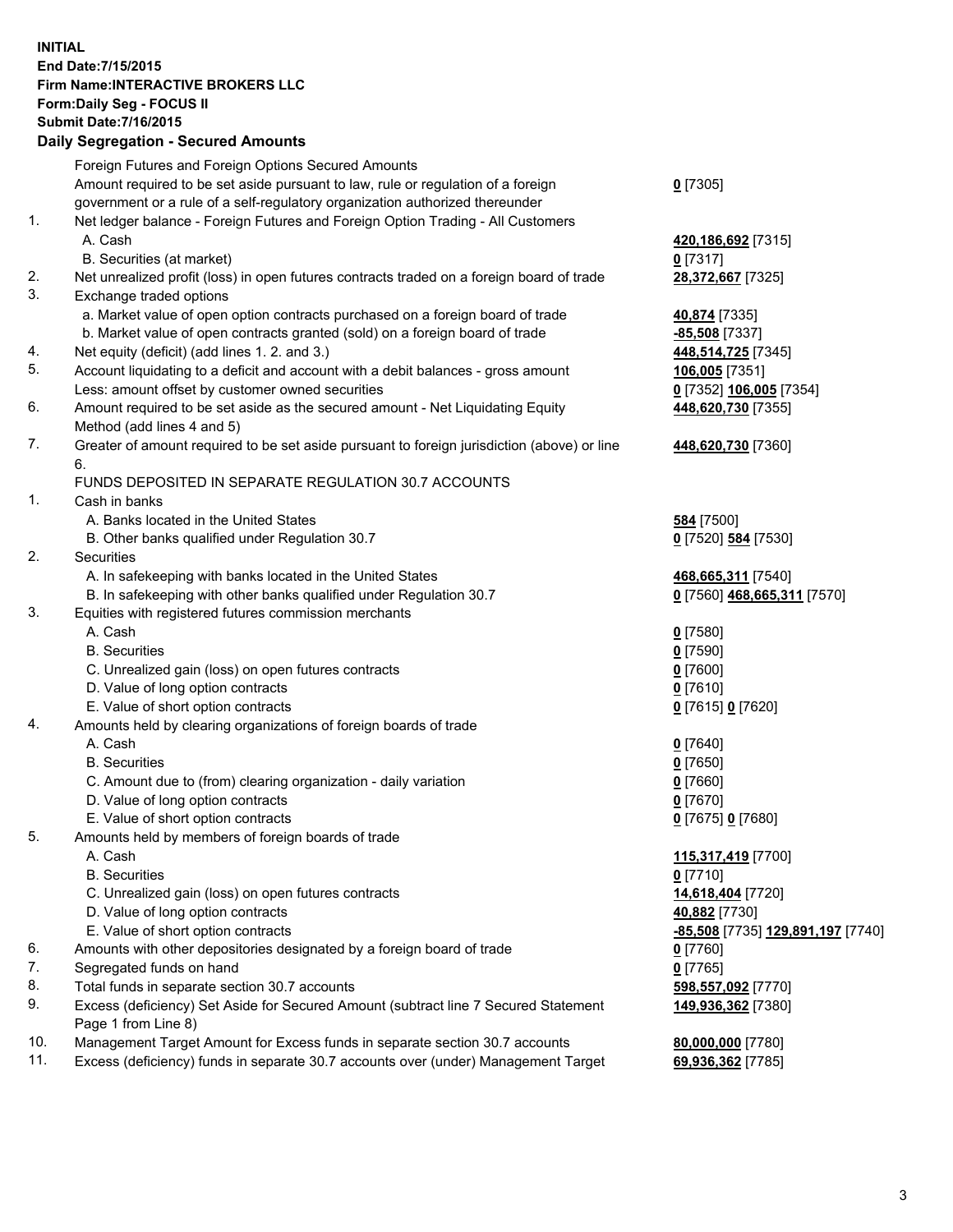**INITIAL End Date:7/15/2015 Firm Name:INTERACTIVE BROKERS LLC Form:Daily Seg - FOCUS II Submit Date:7/16/2015 Daily Segregation - Segregation Statement** SEGREGATION REQUIREMENTS(Section 4d(2) of the CEAct) 1. Net ledger balance A. Cash **2,683,053,127** [7010] B. Securities (at market) **0** [7020] 2. Net unrealized profit (loss) in open futures contracts traded on a contract market **-15,498,361** [7030] 3. Exchange traded options A. Add market value of open option contracts purchased on a contract market **502,115,292** [7032] B. Deduct market value of open option contracts granted (sold) on a contract market **-580,409,820** [7033] 4. Net equity (deficit) (add lines 1, 2 and 3) **2,589,260,238** [7040] 5. Accounts liquidating to a deficit and accounts with debit balances - gross amount **55,609** [7045] Less: amount offset by customer securities **0** [7047] **55,609** [7050] 6. Amount required to be segregated (add lines 4 and 5) **2,589,315,847** [7060] FUNDS IN SEGREGATED ACCOUNTS 7. Deposited in segregated funds bank accounts A. Cash **446,571,889** [7070] B. Securities representing investments of customers' funds (at market) **1,347,061,777** [7080] C. Securities held for particular customers or option customers in lieu of cash (at market) **0** [7090] 8. Margins on deposit with derivatives clearing organizations of contract markets A. Cash **13,395,903** [7100] B. Securities representing investments of customers' funds (at market) **102,175,728** [7110] C. Securities held for particular customers or option customers in lieu of cash (at market) **0** [7120] 9. Net settlement from (to) derivatives clearing organizations of contract markets **455,673** [7130] 10. Exchange traded options A. Value of open long option contracts **1,165,302** [7132] B. Value of open short option contracts **-4,369,579** [7133] 11. Net equities with other FCMs A. Net liquidating equity **-39,146,213** [7140] B. Securities representing investments of customers' funds (at market) **923,181,641** [7160] C. Securities held for particular customers or option customers in lieu of cash (at market) **0** [7170] 12. Segregated funds on hand **0** [7150] 13. Total amount in segregation (add lines 7 through 12) **2,790,492,121** [7180] 14. Excess (deficiency) funds in segregation (subtract line 6 from line 13) **201,176,274** [7190] 15. Management Target Amount for Excess funds in segregation **155,000,000** [7194]

16. Excess (deficiency) funds in segregation over (under) Management Target Amount Excess

**46,176,274** [7198]